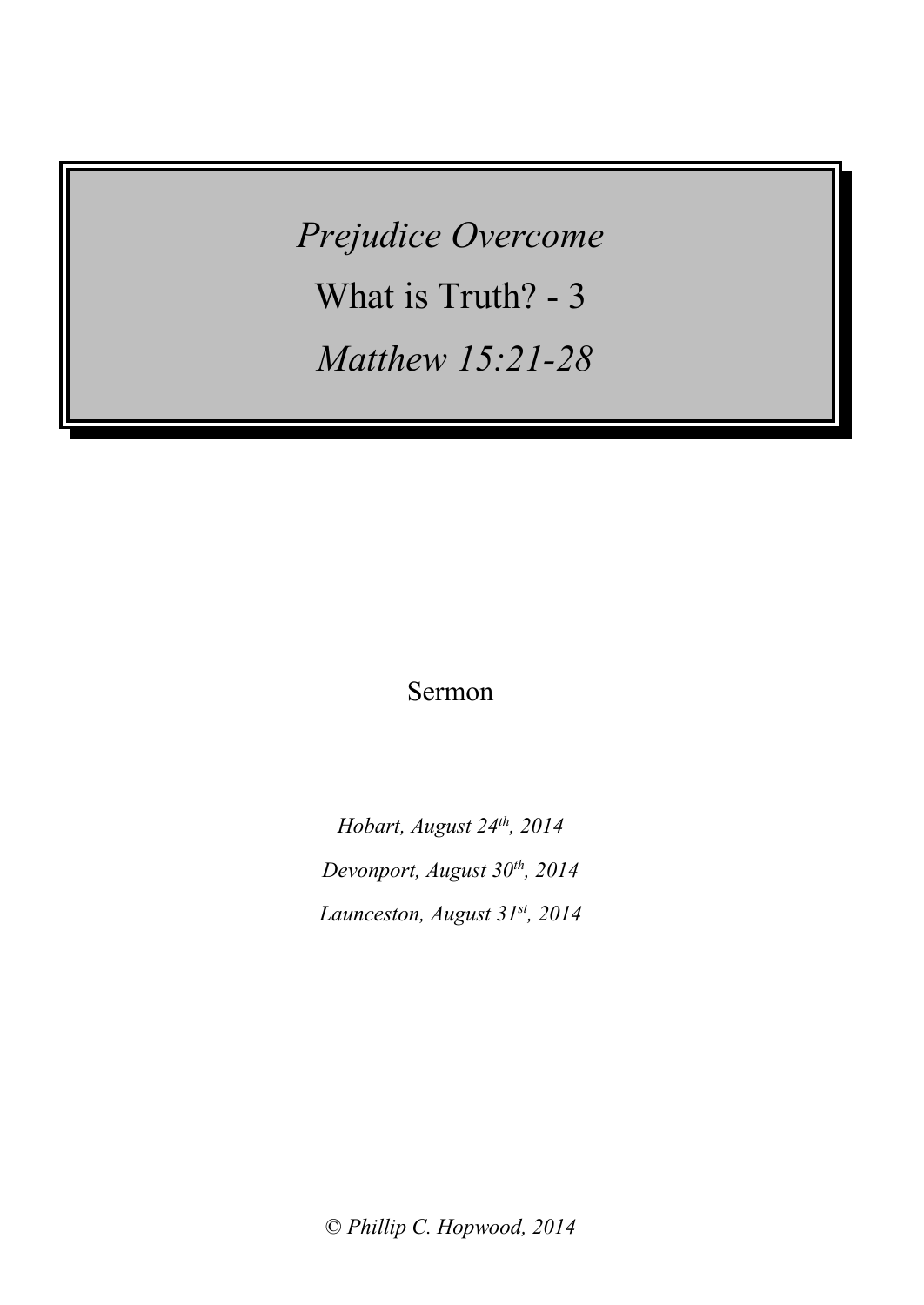### **Matthew 15:21-28**

*The Faith of a Gentile Woman*

<sup>21</sup> Then Jesus left Galilee and went north to the region of Tyre and Sidon. <sup>22</sup> A Gentile<sup>\*</sup> woman who lived there came to him, pleading, "Have mercy on me, O Lord, Son of David! For my daughter is possessed by a demon that torments her severely."

<sup>23</sup> But Jesus gave her no reply, not even a word. Then his disciples urged him to send her away. "Tell her to go away," they said. "She is bothering us with all her begging."

 $24$  Then Jesus said to the woman, "I was sent only to help God's lost sheep—the people of Israel."

<sup>25</sup> But she came and worshiped him, pleading again, "Lord, help me!"

<sup>26</sup> Jesus responded, "It isn't right to take food from the children and throw it to the dogs."

<sup>27</sup> She replied, "That's true, Lord, but even dogs are allowed to eat the scraps that fall beneath their masters' table."

<sup>28</sup> "Dear woman," Jesus said to her, "your faith is great. Your request is granted." And her daughter was instantly healed $^1$ 

<sup>\*</sup> Greek *Canaanite.*

<sup>1</sup>Tyndale House Publishers. (2004). *Holy Bible : New Living Translation.* "Text edition"--Spine. (2nd ed.) (Mt 15:21-28). Wheaton, Ill.: Tyndale House Publishers.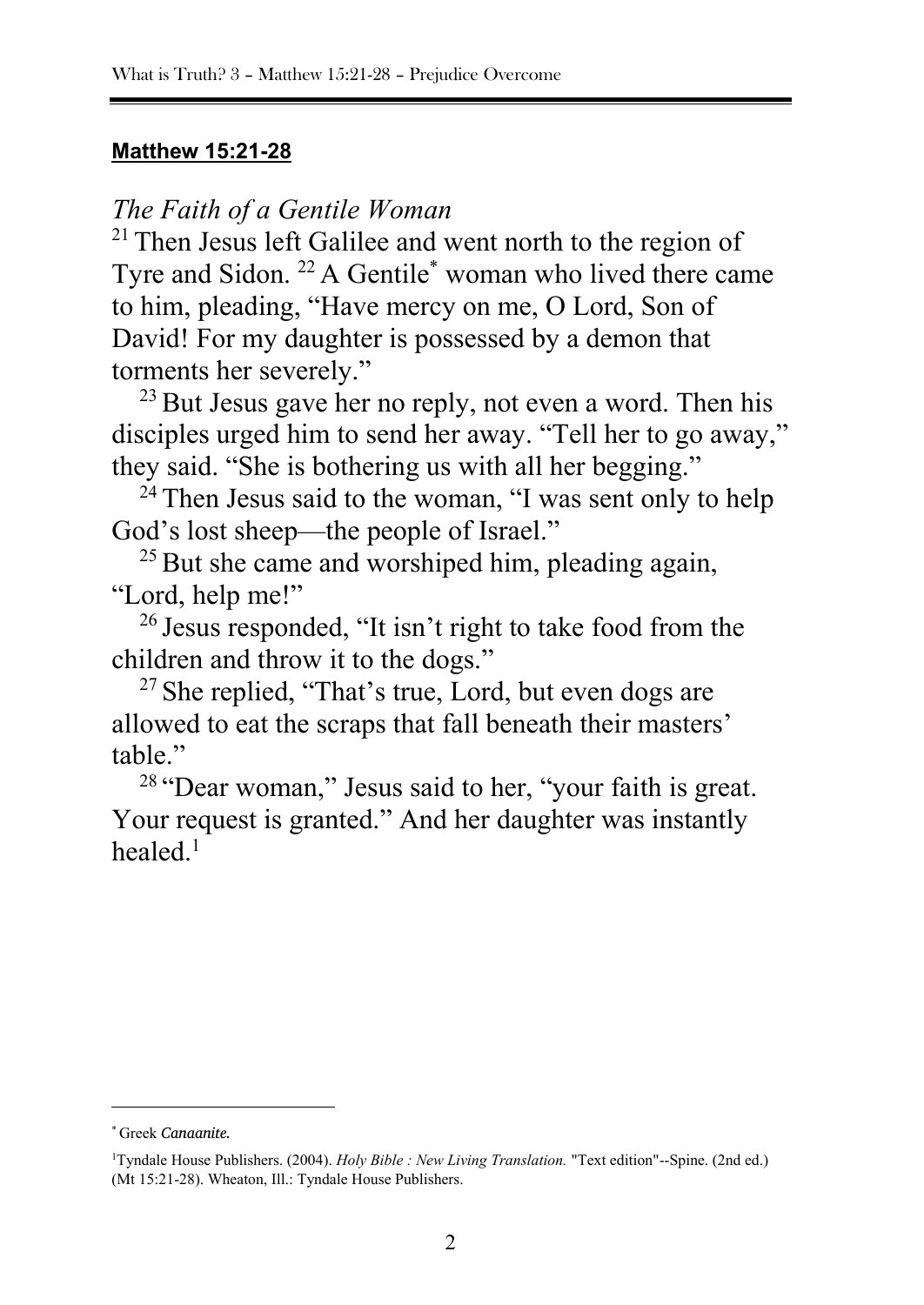## INTRODUCTION:

### **A. ONE OF THE HARDEST THINGS FOR MOST PEOPLE IS TO ADMIT WE ARE WRONG**

- 1.It can dent our pride and make us feel dumb and humiliated
- 2.As we know from our own church experience, it can also make us feel threatened or disoriented

a)Especially if the issue is part of our basic belief system

- 3.We have all been brought up with a particular view of the world through which we make sense of life, the past, present and the future
	- a)It is very hard for us deep down when that worldview is threatened
- 4.But on the other hand, if what we believe is wrong, then we aren't facing or dealing with true reality
	- a)So admitting we are wrong, changing our thinking, our attitudes and our behaviour accordingly has to be a good thing
	- b)As Jesus told some of the Jews who were caught up in a wrong worldview, "the truth will set you free". <sup>2</sup>
	- c) Sadly they refused, clinging to the belief that they were the true children of Abraham, accusing him of being a devil and throwing stones at him. <sup>3</sup>

### *B.* **TODAY WE ARE GOING TO BE FURTHER EXPLORING THE QUESTION,** *HOW WE ARE CALLED TO KNOW AND LIVE THE TRUTH*

1.We are going to look at the need to wrestle our way through some of our own inbuilt presumptions and attitudes that sometimes make it difficult for us to see the truth and act in a Godly way

1

<sup>2</sup> John 8:32

<sup>3</sup> John 8:33-59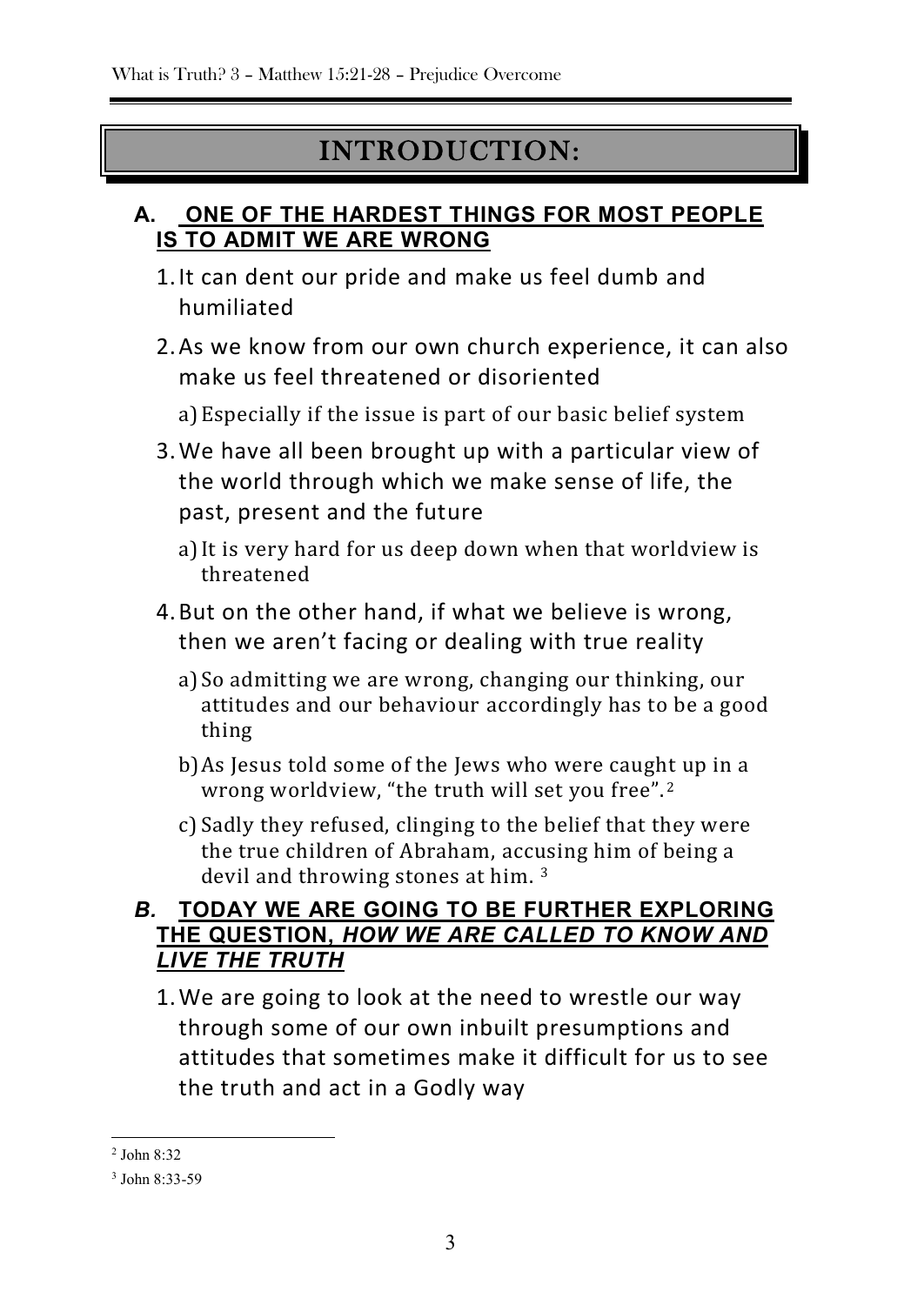- 2.Our text today helps us to see how Jesus faced and wrestled through the presumptions and prejudices of his culture
- **C. PRAYER**

# BODY:

### II. LIVING IN A WORLD OF PREJUDICE

### **A. JESUS LIVED IN A WORLD OF PREJUDICE**

- 1.He lived in a religious society that had its mind firmly made up about who was right and wrong, and who was in and who was out
- 2.The religious people were controlling and narrow minded
- 3.And when confronted by Jesus with the truth about God and his way of life, they refused to hear or change

a)They just dug in their heels and came out fighting

- 4. Sometimes we do the same thing
	- a)We may at times be guided by our penchant for being right, and by our desire to avoid things and people we fear may taint us
	- b)And conversely we too often shut our hearts and minds to the often disruptive and challenging voice of God who wants us to know him, to know the truth, and be set free from wrong thinking and living

### **B.** IN MATTHEW 15 JESUS HAS BEEN BATTLING WITH **THE RELIGIOUS TEACHERS OF HIS DAY**

### **Matthew 15:1-20**

Some Pharisees and teachers of religious law now arrived from Jerusalem to see Jesus. They asked him, <sup>2</sup> "Why do your disciples disobey our age-old tradition? For they ignore our tradition of ceremonial hand washing before they eat."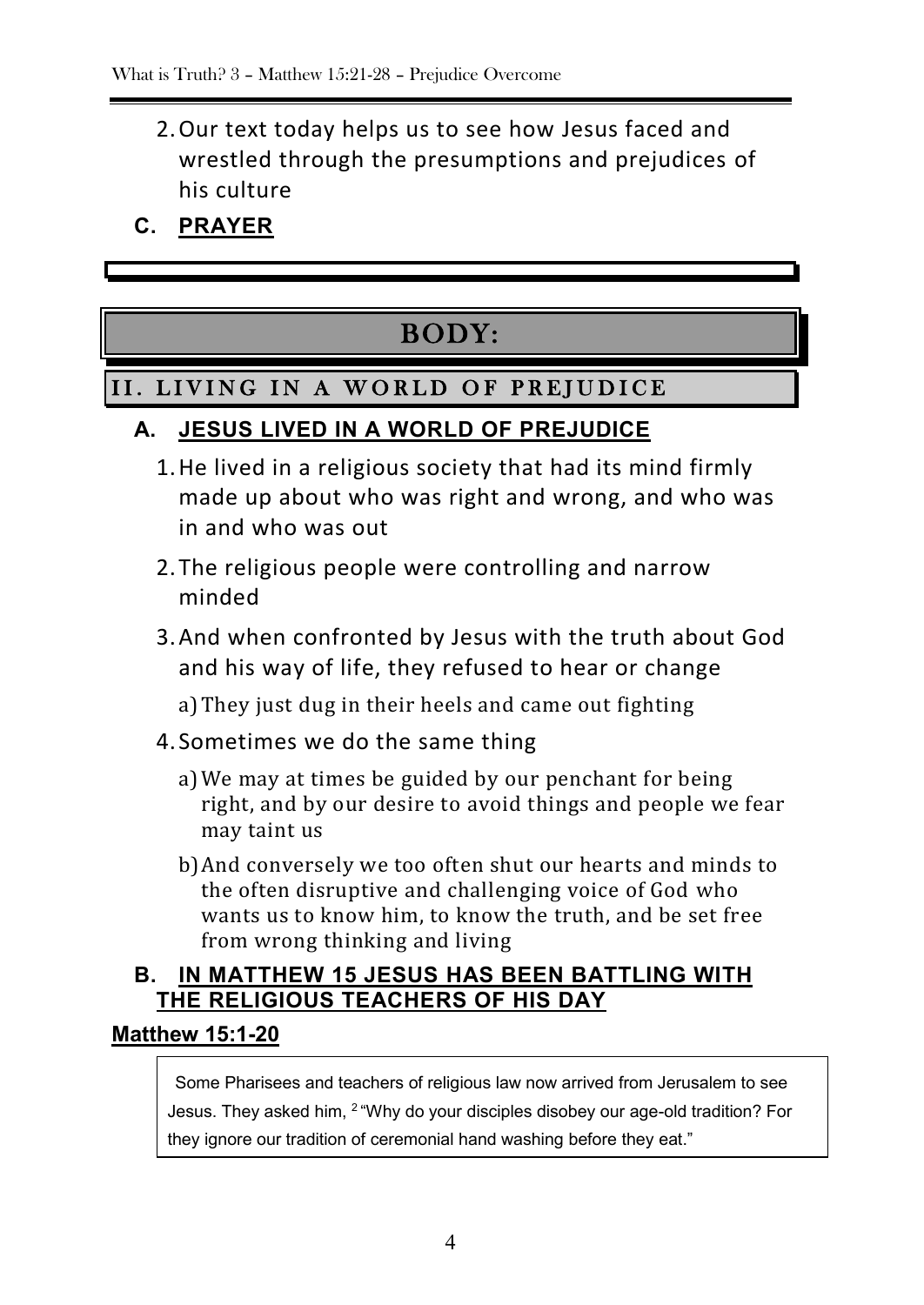<sup>3</sup> Jesus replied, "And why do you, by your traditions, violate the direct commandments of God? <sup>4</sup> For instance, God says, 'Honor your father and mother,'\* and 'Anyone who speaks disrespectfully of father or mother must be put to death.<sup>2\* 5</sup> But you say it is all right for people to say to their parents, 'Sorry, I can't help you. For I have vowed to give to God what I would have given to you.' <sup>6</sup> In this way, you say they don't need to honor their parents.\* And so you cancel the word of God for the sake of your own tradition. <sup>7</sup> You hypocrites! Isaiah was right when he prophesied about you, for he wrote,

8 'These people honor me with their lips, but their hearts are far from me.

9 Their worship is a farce, for they teach man-made ideas as commands from God.""

<sup>10</sup> Then Jesus called to the crowd to come and hear. "Listen," he said, "and try to understand. <sup>11</sup> It's not what goes into your mouth that defiles you; you are defiled by the words that come out of your mouth."

 $12$  Then the disciples came to him and asked, "Do you realize you offended the Pharisees by what you just said?"

 $13$  Jesus replied, "Every plant not planted by my heavenly Father will be uprooted,  $14$  so ignore them. They are blind guides leading the blind, and if one blind person guides another, they will both fall into a ditch."

#### **C. HOW SHOCKED WOULD RELIGIOUS TEACHERS TODAY BE IF JESUS CONFRONTED THEM AND TOLD THEM THEY TEACH MAN-MADE IDEAS AS COMMANDS FROM GOD.'\***

- 1.What if he told us the same thing about some of our ideas and prejudices?
- 2.Jesus boldly opposed those who outspokenly and prejudicially judged others and insisted on their own views that were contrary to the heart and mind of God

a)And he urges us to listen to him, and try to understand

1

<sup>\*</sup> Exod 20:12; Deut 5:16.

<sup>\*</sup> Exod 21:17 (Greek version); Lev 20:9 (Greek version).

<sup>\*</sup> Greek *their father;* other manuscripts read *their father or their mother.*

<sup>\*</sup> Isa 29:13 (Greek version).

<sup>\*</sup> Isa 29:13 (Greek version).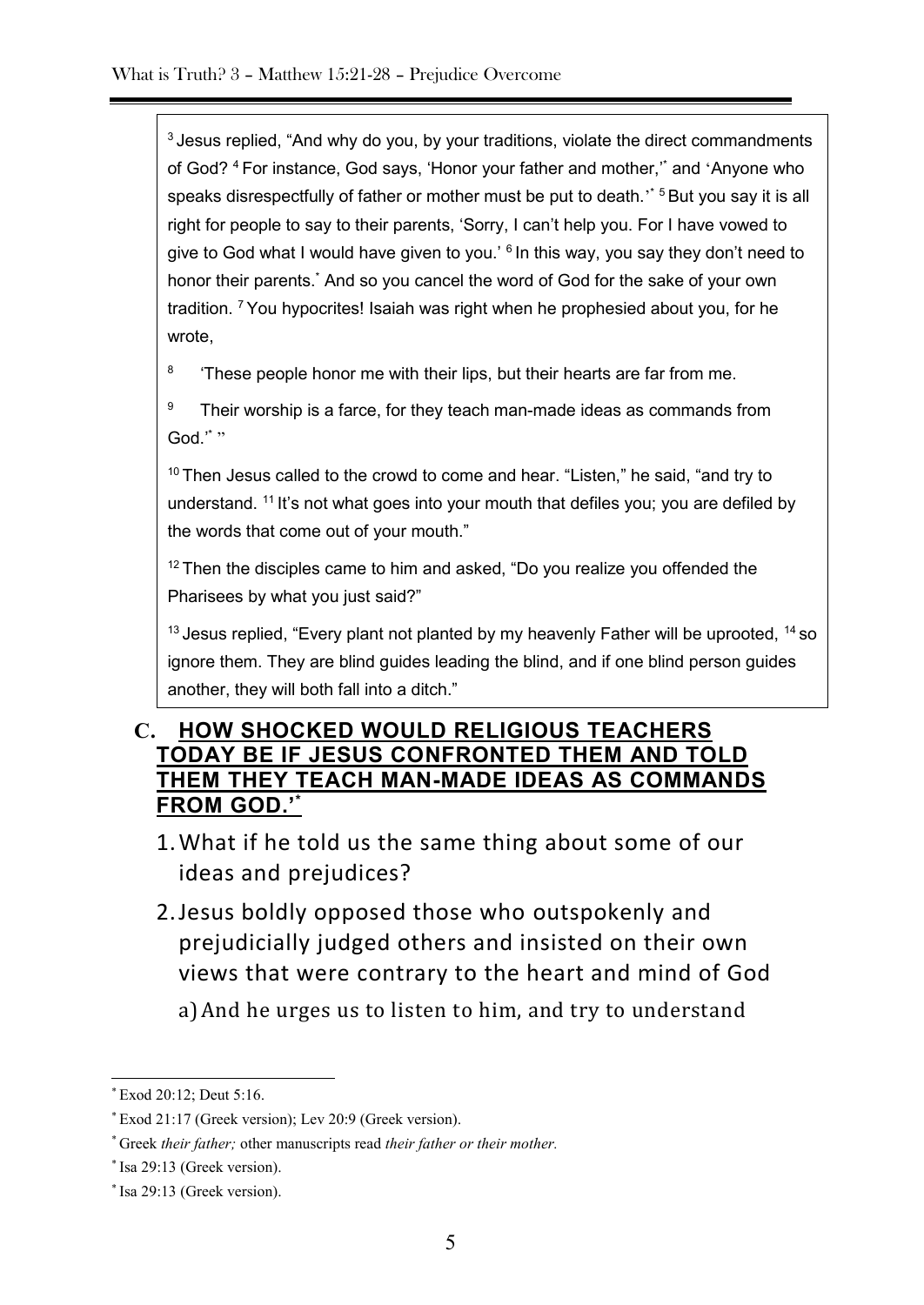### **Matthew 15:15-20**

 $15$  Then Peter said to Jesus, "Explain to us the parable that says people aren't defiled by what they eat."

 $16$  "Don't you understand yet?" Jesus asked.  $17$  "Anything you eat passes through the stomach and then goes into the sewer. <sup>18</sup> But the words you speak come from the heart—that's what defiles you. <sup>19</sup> For from the heart come evil thoughts, murder, adultery, all sexual immorality, theft, lying, and slander. <sup>20</sup> These are what defile you. Eating with unwashed hands will never defile you."

### **D. WHAT IS JESUS SAYING HERE?**

- 1.Don't get caught up in prescriptive rules about life, about outward religiosity
- 2.God is all about relationships, about love, not food, rules or rituals
	- a)About our hearts, our attitudes, our motives
	- b)He wants us to be loving, loyal, faithful, open, honest, humble, selfless, pure of heart
- 3.We learn this from God who is truth in himself, and from his life of love as Father, Son and Spirit
	- a)We learn this through the picture the entire Scriptures give us of our Triune God
	- b)And we see it most clearly in Jesus

### **E.WE NOW COME TO THE MAIN TEXT**

- 1.One that often gets passed over
- 2.It gives us some things to think about regarding our attitudes towards life and other people that we have a built in prejudice against, because they have a different heritage, or a different way of looking at life than we believe to be proper

### **Matthew 15:21-28**

*The Faith of a Gentile Woman*

 $21$  Then Jesus left Galilee and went north to the region of Tyre and Sidon.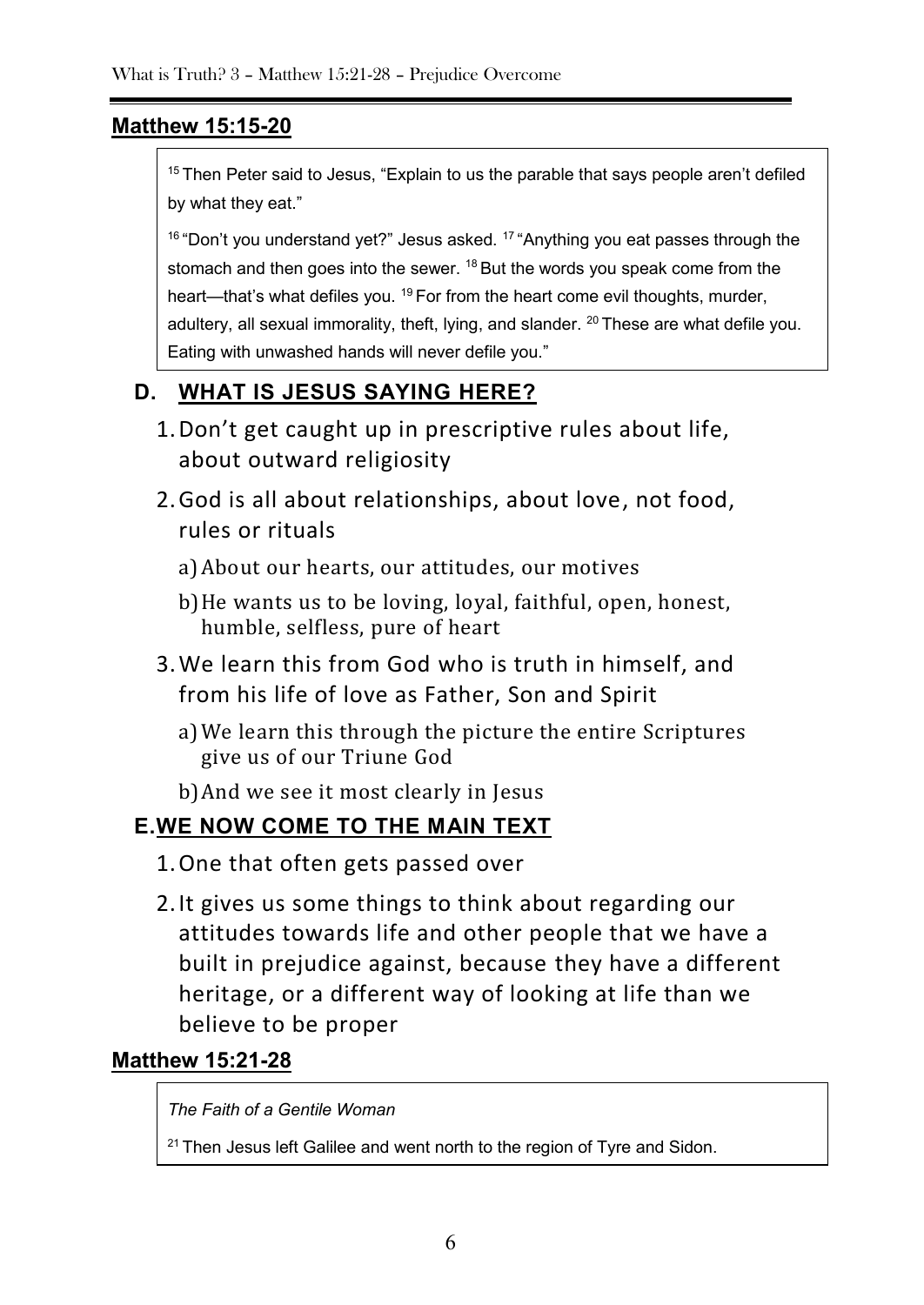### 3.This was 50km and more from Galilee, on the coast, north of Israel

a)Jesus is taking a break, and getting right away from the problems and issues back in Israel because it was entering into the time leading up to his crucifixion

 $22$  A Gentile\* [Canaanite] woman who lived there came to him, pleading, "Have mercy on me, O Lord, Son of David! For my daughter is possessed by a demon that torments her severely."

### 4. Somehow the Canaanite woman knew who Jesus was, and that he could heal her daughter

 $23$  But Jesus gave her no reply, not even a word.

- 5.Why would Jesus ignore her and her plea?
	- a)He doesn't even acknowledge her, "not even a word" Matthew tells us

b)The disciples don't want anything to do with her

Then his disciples urged him to send her away. "Tell her to go away," they said. "She is bothering us with all her begging."

- 6.Again, we need to keep in mind why they have such a rejecting attitude
	- a)They were brought up to look down on non-Jews, especially Canaanites, and women
- 7.Jesus then gives a reason for not giving her any time or attention

<sup>24</sup> Then Jesus said to the woman, "I was sent only to help God's lost sheep-the people of Israel."

### 8.Why would Jesus say that?

a)Jesus' main mission was to the Jews, that was the place God had begun with his saving of all people, where he had been working and preparing for his Son to come into his creation

<sup>\*</sup> Greek *Canaanite.*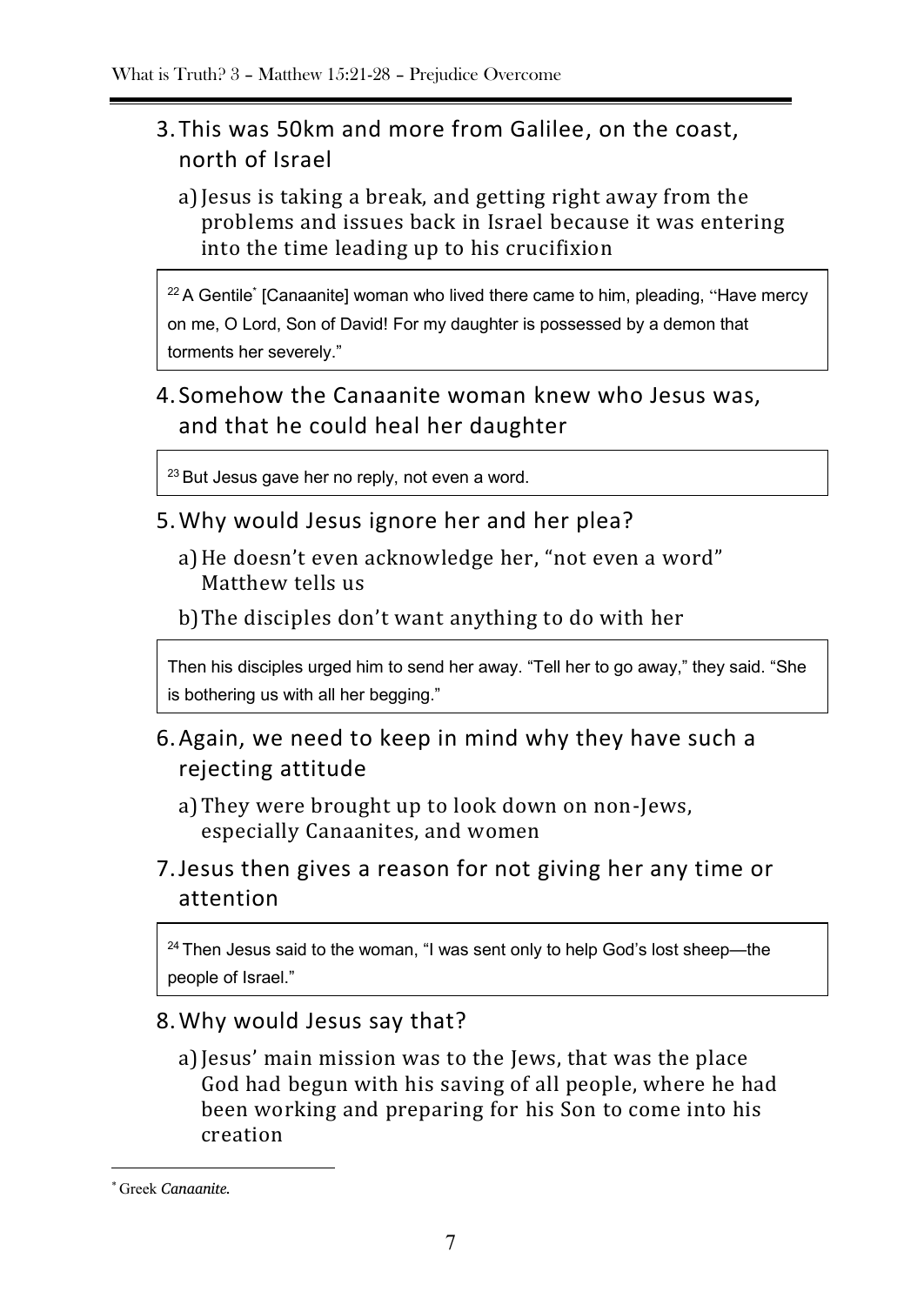- b)But was it fair for Jesus to restrict himself only to the Jews?
	- (1) In Matthew 8 he had already healed a Centurion's daughter

<sup>25</sup> But she came and worshiped him, pleading again, "Lord, help me!"

<sup>26</sup> Jesus responded, "It isn't right to take food from the children and throw it to the dogs."

### 9.This is the attitude and terminology the Jews of the time used towards Gentiles

- a)Theologian F.W. Beare defines this as an "atrocious saying", conveying "incredible insolence".<sup>4</sup>
- b)R.T. France adds, "So Jesus is expressing the contemptuous Jewish attitude to Gentiles in order to explain why her request does not fit into his mission to Israel." <sup>5</sup>
- 10. It is very convenient for us to have justifying reasons for rejecting or disdaining people we don't like
	- a)Jesus gives clear reasons to justify ignoring this Canaanite woman
	- b)But did these reasons really fit with the love and gracious mercy of God?

### **F.THIS IS A DIFFICULT TEXT**

1

- 1.It seems that Jesus is going along with the Jewish notion that other people are inferior, unclean and not deserving of God's mercy and help
	- a)Isn't this discrimination and bigotry?
- 2.Jeanne Befano talks about this passage and raises some challenging thoughts for us to consider;

There are two things we can do with today's [text] ignore it ,,, or wrestle with it like Jacob did the angel until God helps us to see how **even this ….** is GOOD NEWS.

<sup>4</sup> Quoted in R.T. France, Matthew, Tyndale New Testament Commentaries, Matthew 15:26, InterVarsity Press, 1985, p. 247

<sup>5</sup> R.T. France, Matthew, Tyndale New Testament Commentaries, Matthew 15:26, InterVarsity Press, 1985, p. 247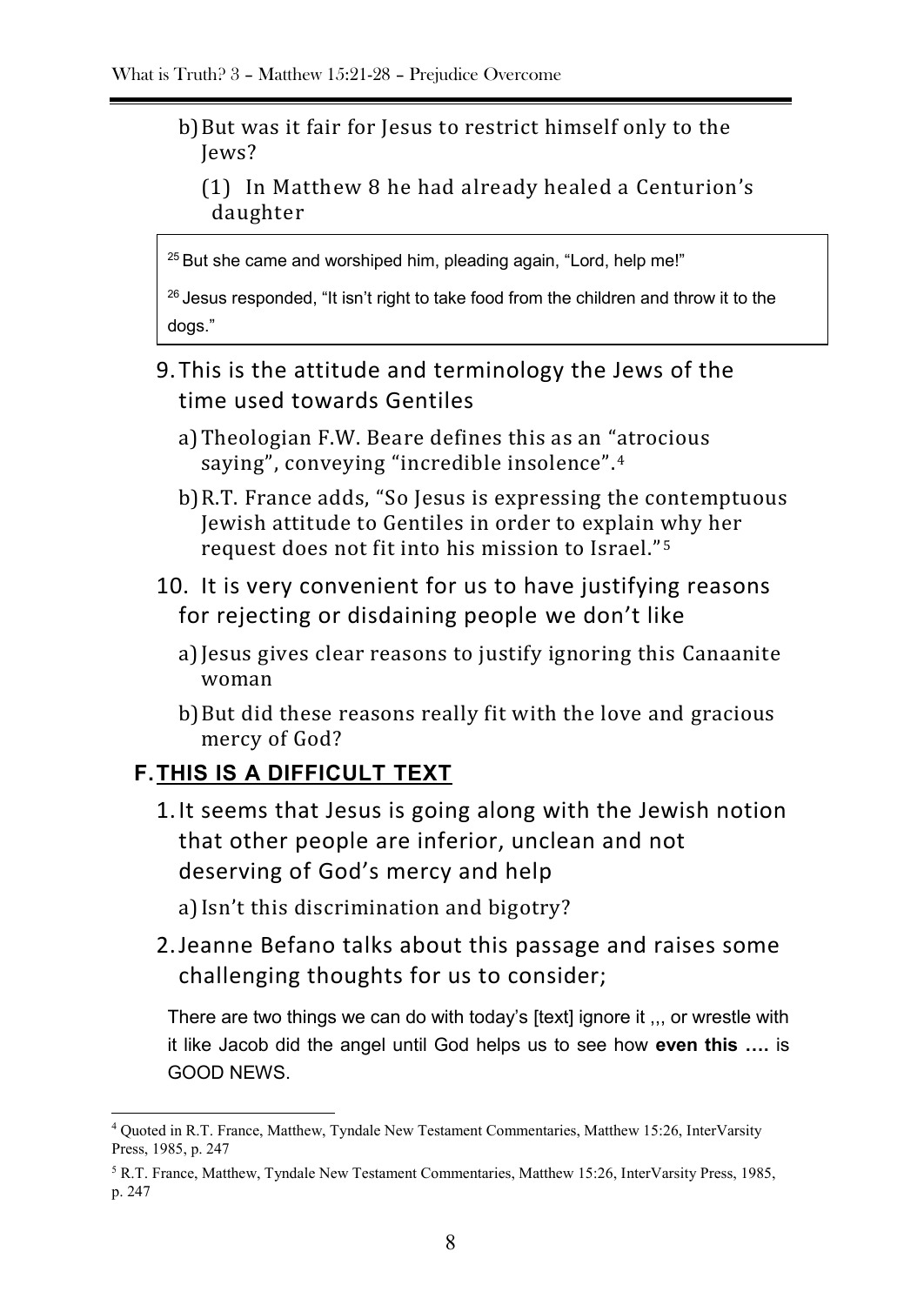Things in Scripture aren't always what they seem. Sometimes we are called to wrestle with God until God speaks to us in these difficult texts.

One thing that's important is to recognize that Scripture is bigger than just the [immediate text]. So, it's important not to single out one text and think we know what is says in isolation. That's often what people who use Scripture to support their own way of thinking do, and they hold fast to every word as a means to support their own views of slavery, exclusion of women from the priesthood, or ragging on gay and lesbian relationships.

Things aren't always what they seem. Sometimes we are called to wrestle with God.

I wonder if that's what Jesus did….wrestle with God….in this story?

I wonder that because at first Jesus reacts to this begging, hysterical woman who was a foreigner in the same way his disciples do! He blurts out that he was sent only to the lost sheep of Israel. Clearly she didn't fit the bill. Clearly she was the "other", the foreigner, the undeserving in the culture in which he lived.

The desperate woman kneels before him, begging, "Lord, help me!"

And then Jesus tells her that since he was sent for Israel's lost sheep, he couldn't even give her (and he likens her kind to a dog) a crumb of his time, his attention, his love, his mercy or his healing.<sup>6</sup>

<sup>27</sup> She replied, "That's true, Lord, but even dogs are allowed to eat the scraps that fall beneath their masters' table."

#### 3.What an amazing response from the Canaanite woman!

a)She recognizes Jesus' primary focus, but protests that he is not being fair and tells him why,

"even dogs are allowed to eat the scraps that fall beneath their masters' table."

4. She is saying that his mission should still allow him to share some of the blessings with others without it effecting his primary mission and responsibility

1

<sup>6</sup> Jeanne Befano, [PRCL-L] Canaanite Woman, Proper 15A/Ordinary 20A/Pentecost +10 Mat 15:21-28, Ps 67, August 17, 2014 Christ Lutheran, Washington DC, posting on Saturday, August 16, 2014 4:49 PM, To: [PRCL-L@LISTSERV.LOUISVILLE.EDU](mailto:PRCL-L@LISTSERV.LOUISVILLE.EDU)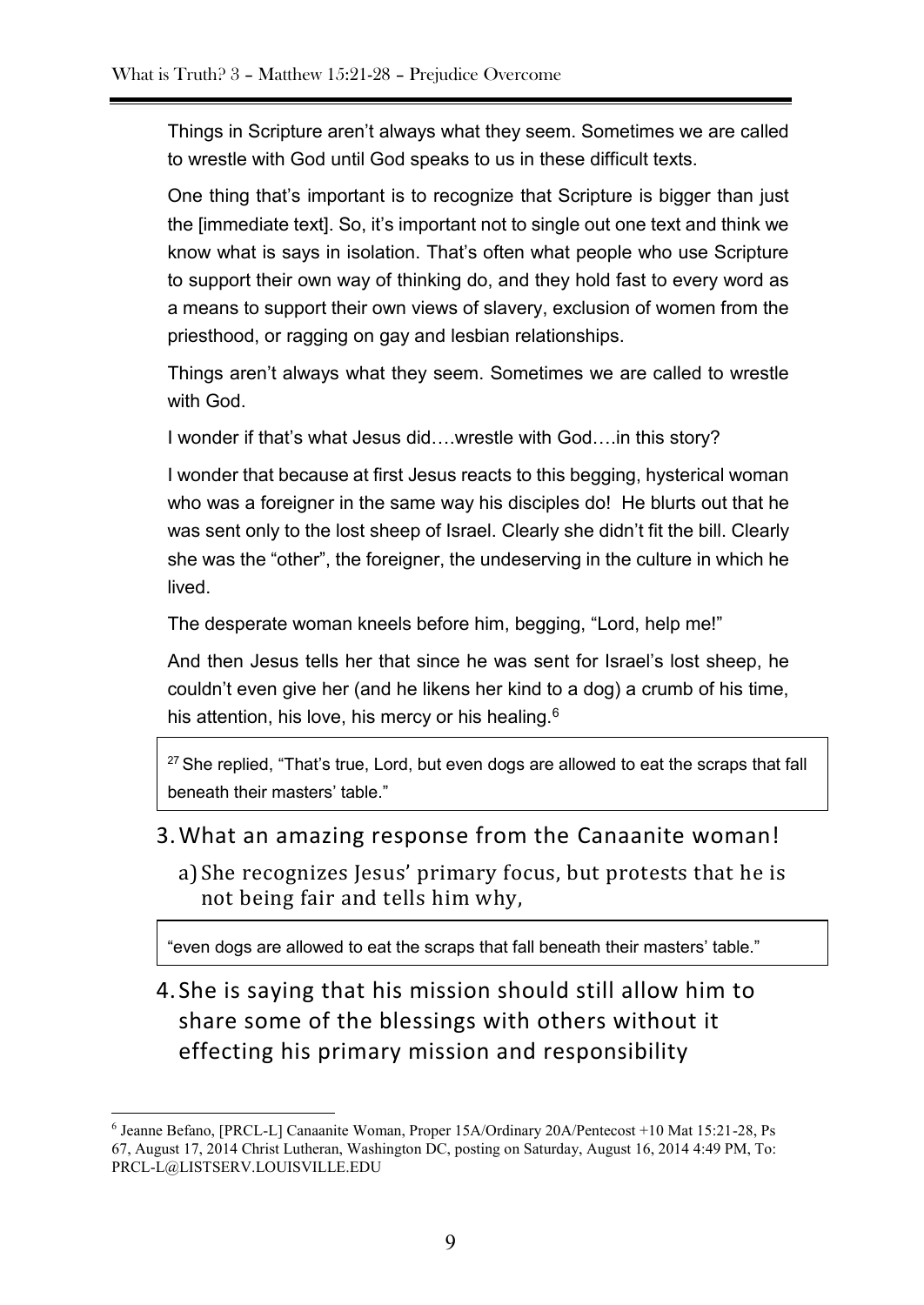### 5.Jesus responds;

<sup>28</sup> "Dear woman," Jesus said to her, "your faith is great. Your request is granted." And her daughter was instantly healed.

- 6.Perhaps this was the outcome Jesus had in mind all along.
	- a)Perhaps he was acting out the predictable Jewish response to see her reaction or to teach the disciples
	- b)But it does seem on a more straight forward reading, that Jesus changes his mind in response to the truth of what she has said—to her faith in God
- 7.Jesus was fully human, and Hebrews tells us that he learned through the suffering human life he experienced.

### **Hebrews 5:8**

<sup>8</sup> Even though Jesus was God's Son, he learned obedience from the things he suffered.

a)Perhaps we see the Holy Spirit working with Jesus here

b)Perhaps we see Jesus showing us how we need to be open to others, to listen to them, and be prepared to be changed as the Holy Spirit leads us closer to the heart and mind of God through such confronting experiences of life

### 8.Jeanne Befano discusses two ways of looking at this story;

There are at least two camps that Scripture scholars fall in here. One is that Jesus - who we profess is FULLY HUMAN - learned from her in this exchange, and it caused him to better grasp that he had not only been sent for Israel, but for all God's children; even this foreigner.

The other is that Jesus knew what he was doing, but went through this script in order to teach his disciples. As they listened to the words coming from his mouth, maybe it would make them cringe a little. Maybe they would see how hollow they sounded.

We really do not know. But I tend to imagine this FULLY human, FULLY incarnate Man-God as having to learn some things just like the rest of us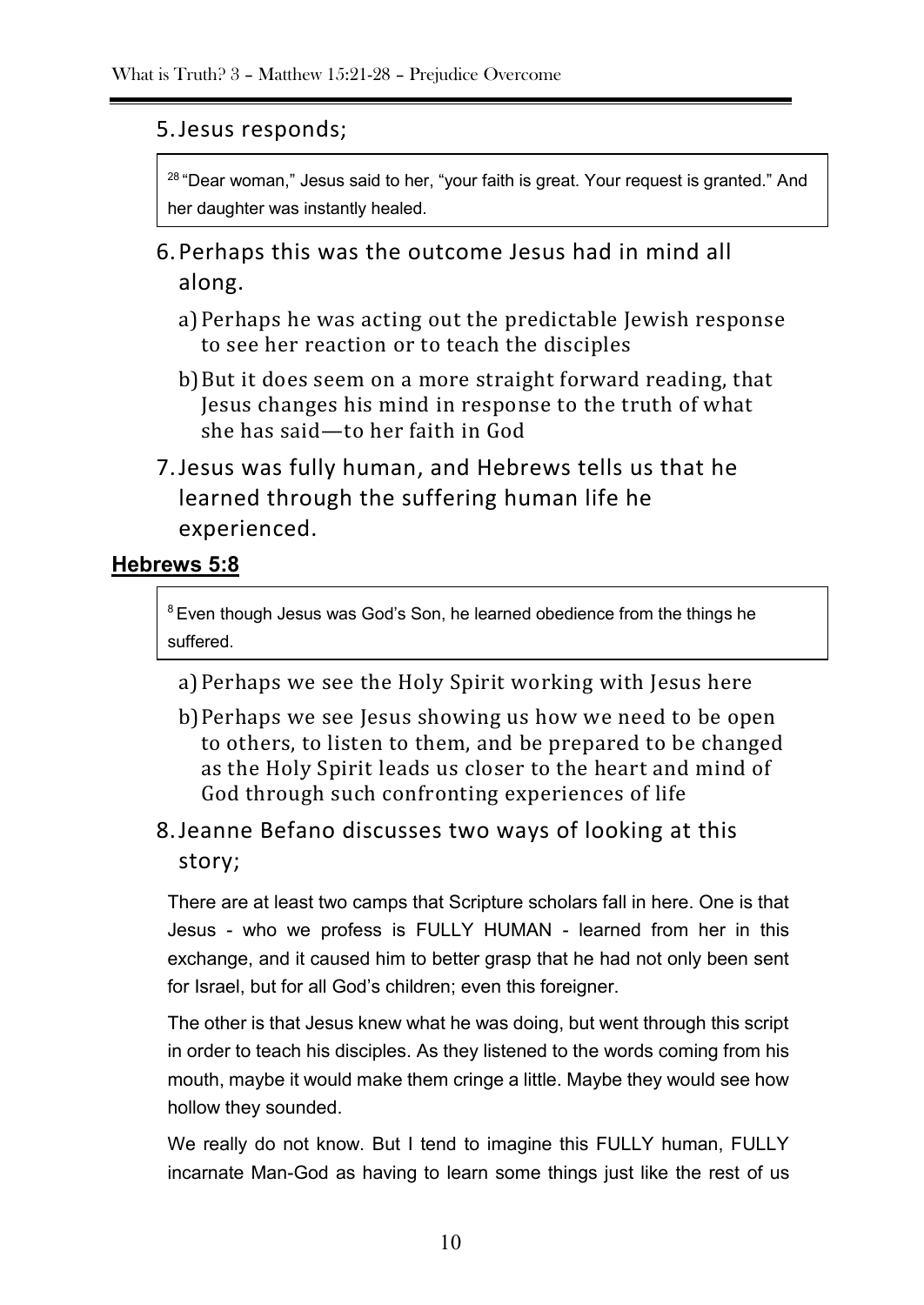humans. And who among us hasn't blurted something out loud only to wish we never had as soon as it left our mouths, because it sounded terribly inconsistent with who we know God calls us to be?

The woman calls him on it, pressing back. And as she wrestles with the God that is right in front of her, *for him,* things weren't always the way they seem either.

One of the things all of us, I'm sure every one of us here, have wrestled with this week was the suicide death of Robin Williams.

Robin Williams, the guy who had us laughing until our sides hurt over and over again as we watched some of his movies. The guy who could make us laugh, and minutes later, drive us into deep and serious and wonderful ways of thinking of the world.

Robin Williams was a clown. Robin Williams was the one who copied Patch Adam's clown nose and made children with serious illness laugh with delight on the big screen. Robin Williams was the one, we have learned, who lived with serious mental illness most of his adult life.

Things aren't what they seem.

They weren't what they seemed to the disciples in this Gospel story. They weren't what they seemed to Jesus who insulted the Canaanite woman and tried to get rid of her.

Her daughter suffered from demons; my daughter called it the beast. She talked about her illness ravaging her from the inside. But from the outside, Robin Williams, Dawn Befano and another 36,000 people this year aren't what they seemed to most of us.

But I have to say that neither is the person you pass by the street who is hungry or jobless or homeless. And neither are the clowns among us who make us laugh out loud but are so capable of carrying a like measure of darkness.

So here's where I see this [text's] …GOOD NEWS.

When we see whole groups of people who aren't like us or don't believe what we do, when we want to push away, ignore, or want to walk on the other side of the street to ignore them, when we catch our inner critic judging others as jerks, learn from Jesus!

You see, it is human to critique others, to measure others even to think we are better than some folks. Actually, it is built into our survival mechanism in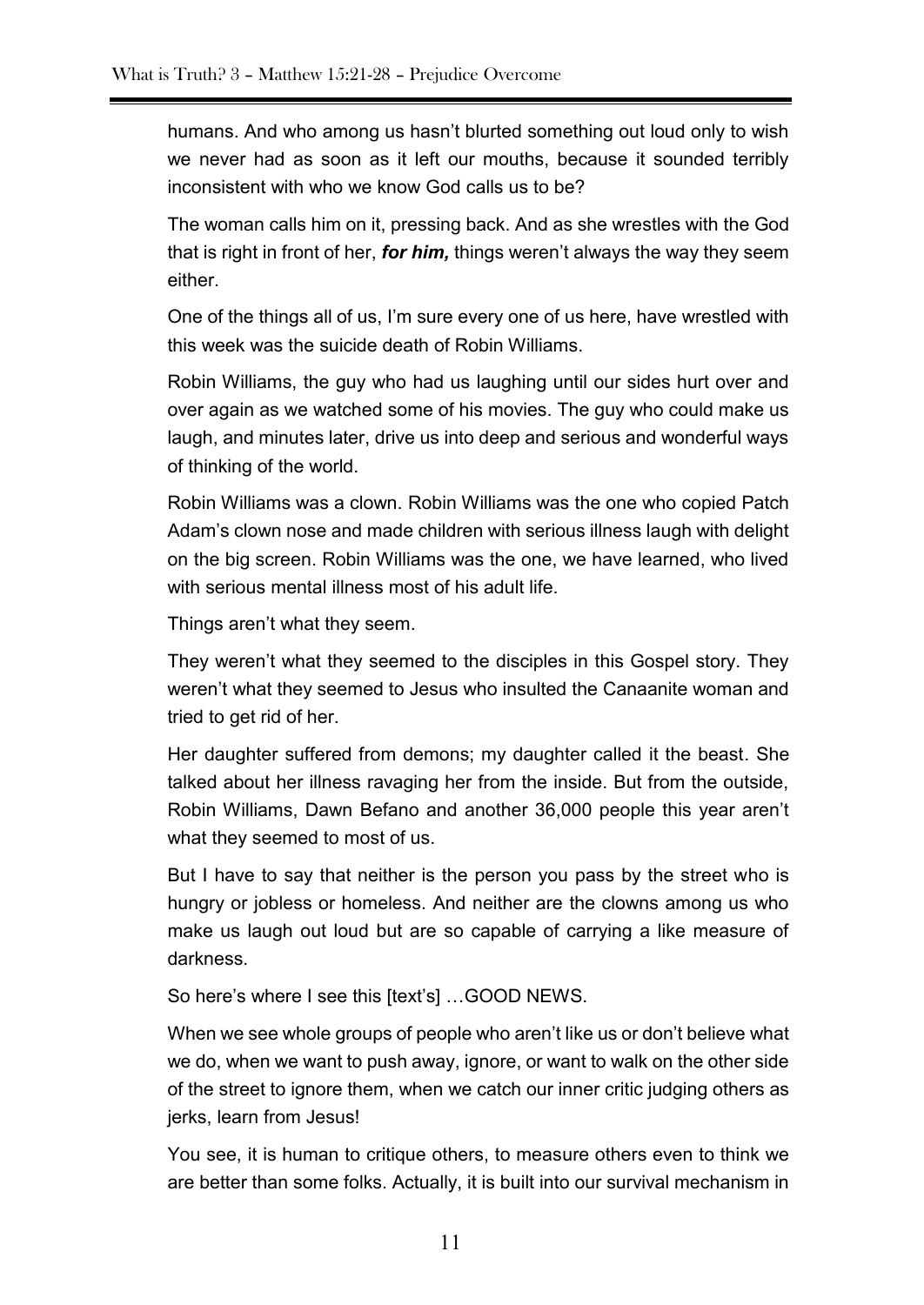order to help us run from Saber Tooth tigers. Even the disciples did. Even Jesus did. But what Jesus did next leaves us all seeing who God is in the end and it is always awesome to see.

God excludes no one. God's love extends not only to all people, but to all of **Creation** 

When we observe that inner critic judging another, let that be a sign to each of us that God is calling us to a wrestling match.

Instead of avoiding the other, get near to them. Learn from them what you carry around with you that might have you calling someone else a "dog". And then offer to love them, have compassion for them, and help carry their burdens.

It is then we will become Christ for them; it is then that they might see God in the demons that they wrestle with.<sup>7</sup>

### **G. THE ULTIMATE TRUTH IS GOD, AND GOD IS LOVE**

1.Whether Jesus overcame a national prejudice or was just testing the woman or teaching his disciples,

a)What emerges in the end is faith

- b)Faith in the truth of God, that he is all loving and wishes to rescue all people, and that we can rely on him
- 2.The woman, in spite of her limited understanding had a right heart
	- a)In spite of her not being a Jew, in spite of her being part of one of the most despised pagan cultures, a Canaanite, she was in tune with who God is, and the core of his being

b)Her motive was love for her daughter

3.As William Barclay describes her;

Heathen she might be, but in her heart there was that love for her child which is always the reflection of God's love for his children. It was love which made her accept his silence and yet still appeal; it was love which made her suffer the apparent rebuffs; it was love which made her able to see the compassion beyond and behind the words of Jesus. The driving force of this woman's

<sup>1</sup> 7 Jeanne Befano, Canaanite Woman , Proper 15A/Ordinary 20A/Pentecost +10 Mat 15:21-28, Ps 67, August 17, 2014 Christ Lutheran, Washington DC, posted in, [PRCL-L@LISTSERV.LOUISVILLE.EDU](mailto:PRCL-L@LISTSERV.LOUISVILLE.EDU)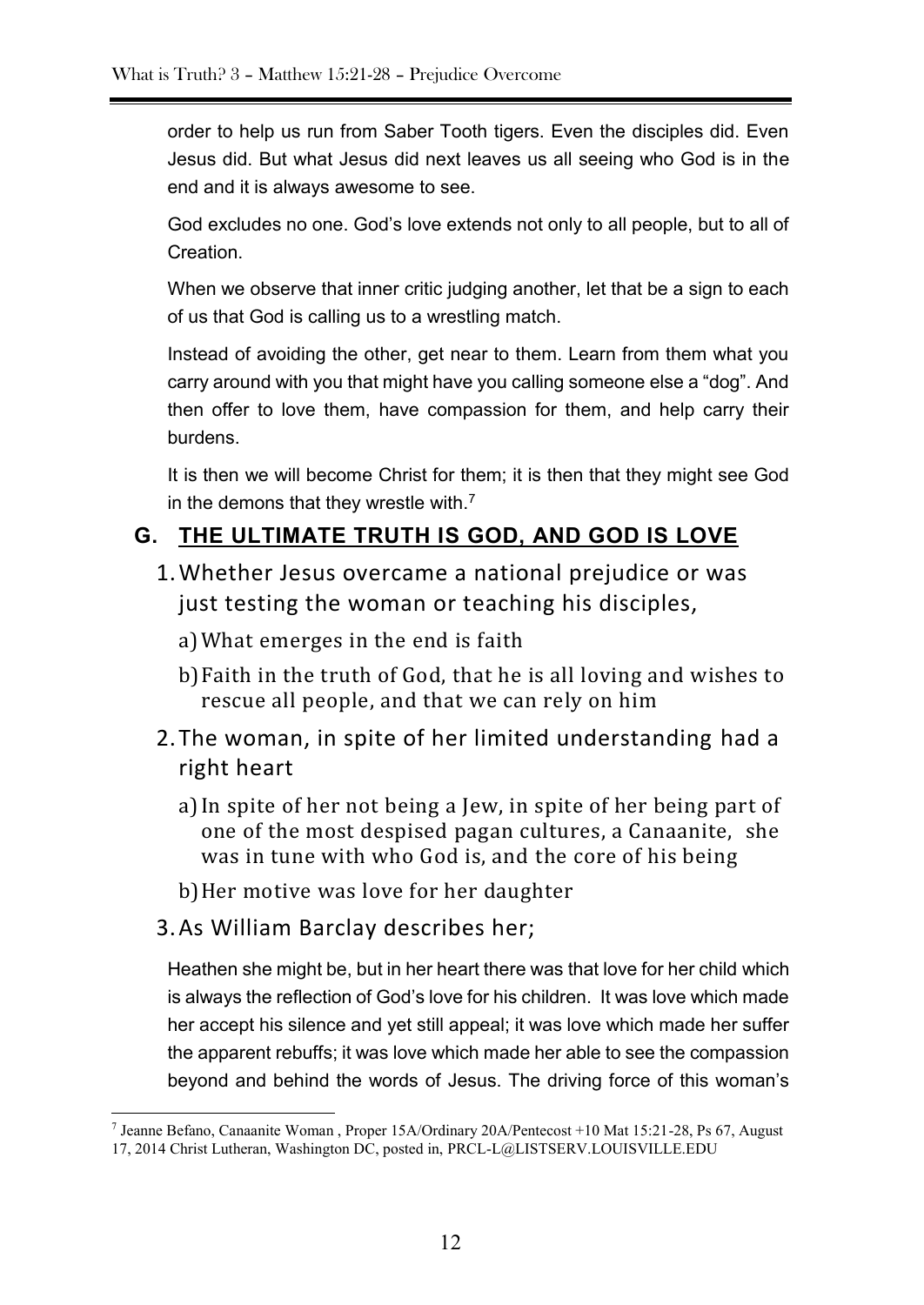heart was love; and there is nothing stronger and nothing nearer God than that very thing.<sup>8</sup>

4. So she was in harmony with the truth "who" is God

### **H. AS A JEW, JESUS HAD TO OVERCOME THE PREJUDICES OF THE WORLDVIEW HE WAS RAISED WITH**

1.He had to wrestle with what he had been taught

a)And he had to wrestle with his priorities

- 2.The Canaanite woman challenged that Jewish worldview
	- a)She pushed Jesus to go beyond his cultural comfort zone
	- b)She pushed him to sacrifice his time, and go the extra mile, beyond and outside his main priorities and mission
- 3.And because Jesus was in constant communion with his Father through the Holy Spirit
	- a)He saw the truth of her heart and acknowledged her faith
- 4.He changed his mind and healed her daughter

### **I. AS JESUS SHOWS US**

- 1.We need to be prepared to listen to God
	- a)To keep in constant communion with the Father through the Spirit
- 2.We need to be prepared to listen to others
	- a)Including at times to those we think are ignorant, and who hold to a view of the world we presume to be wrong
- 3. Sometimes those we least expect, have important truths we have been blind to
- 4. So we need to be open to the truth, no matter where it comes from
	- a)This takes humility and wisdom

b)And most of all it takes being close to our God, so we can know the truth, and so the truth can set us free

<sup>8</sup> William Barclay, Matthew 15:21-28, The Daily Study Bible, The Gospel of Matthew, Volume 2 Chapters 11-28, rev. ed, 1975, p.123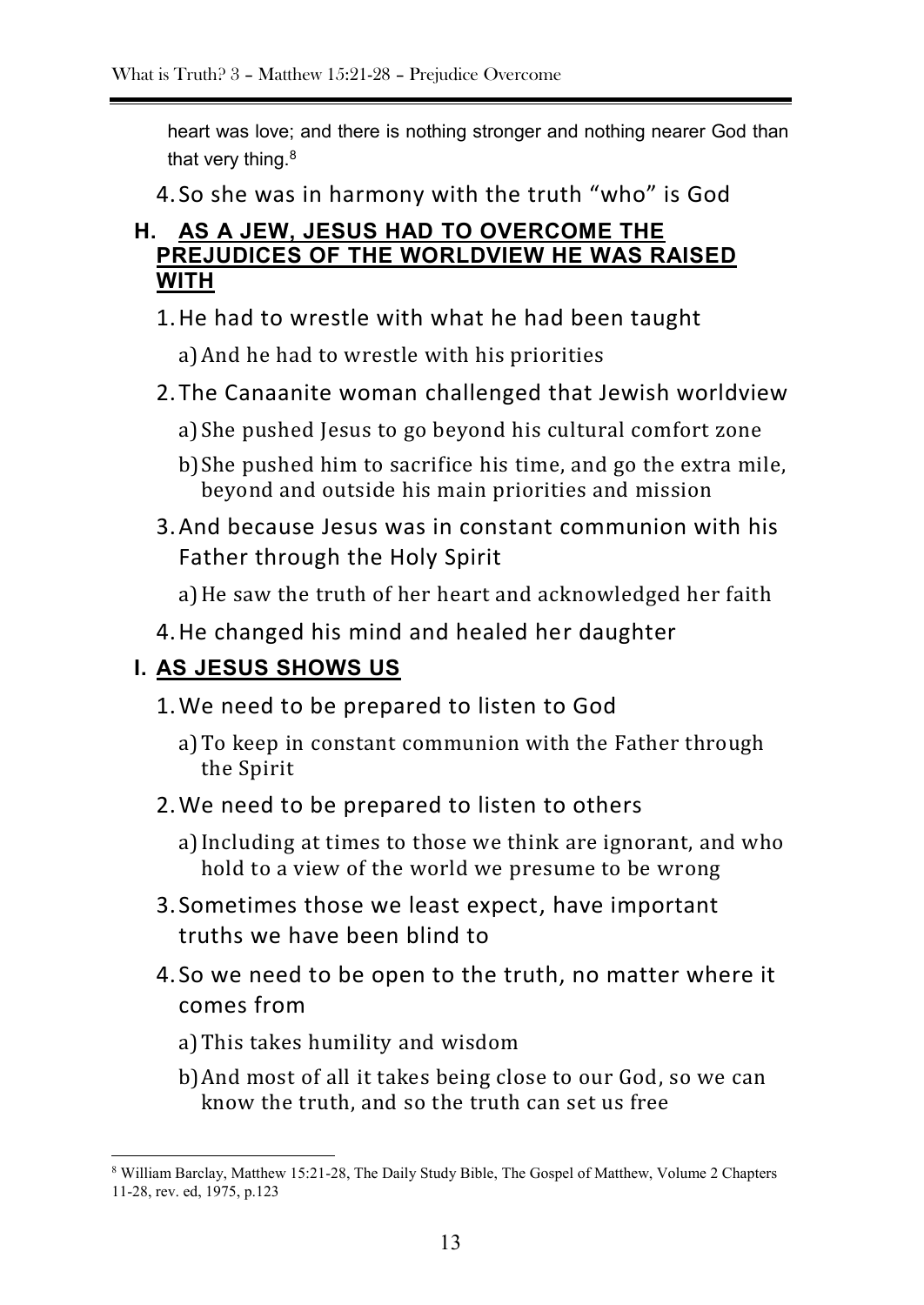#### c) So that our hearts and minds can be renewed and transformed to become more like God

### 5.As Elmer Colyer writes;

In light of God's self-revelation and self-communication through Jesus Christ and in the creative operation of the Holy Spirit, the human mind is renewed, transformed and spiritually reorganized, and it begins to reflect to a degree the triune God that we know in this way.<sup>9</sup>

<sup>&</sup>lt;sup>9</sup> Elmer Colyer, How to Read T.F. Torrance, Wipf & Stock/IVP, 2001, p.138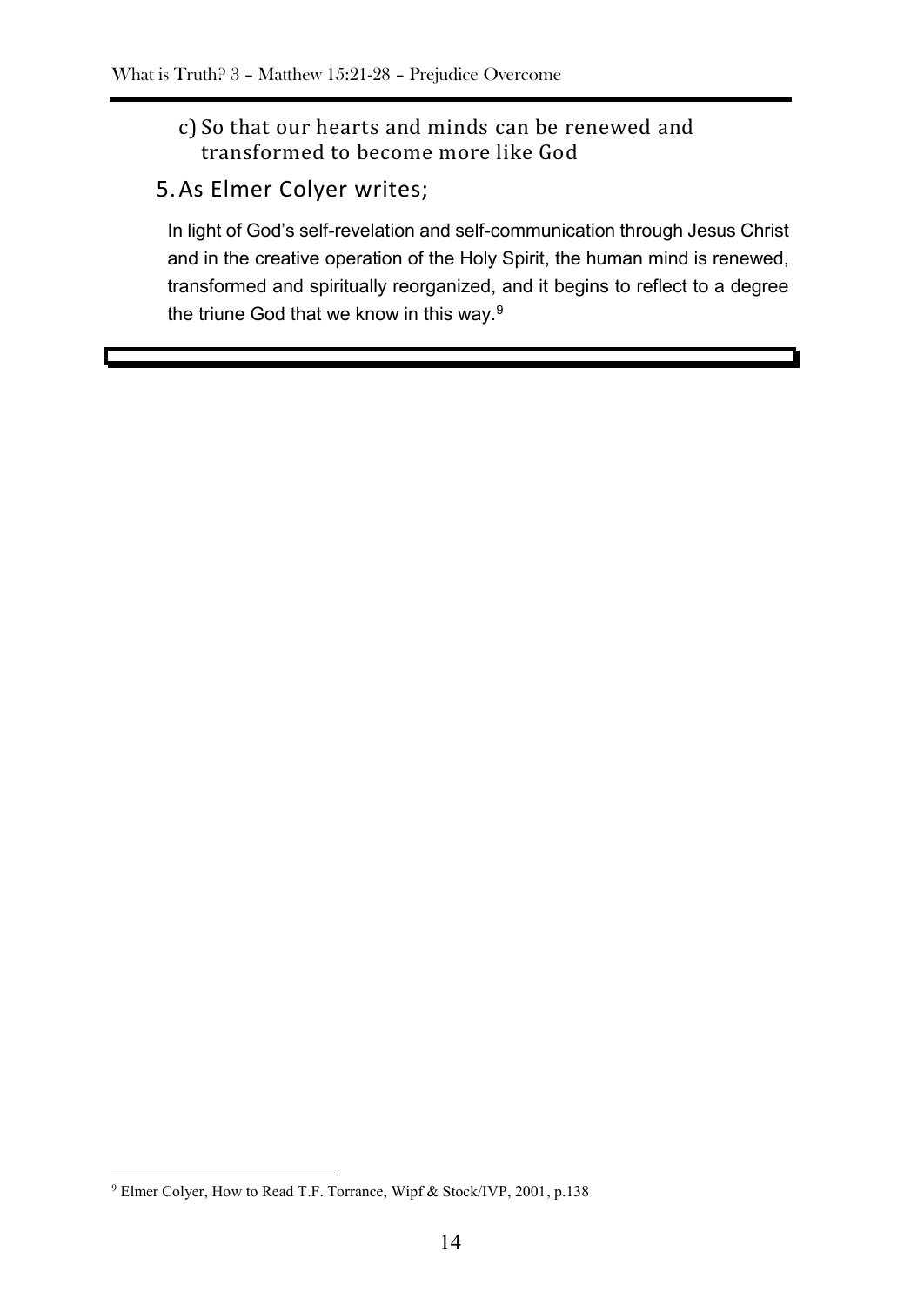### III. DISCUSSION:

#### **A. WHAT ARE SOME STRONG BELIEFS WE HAVE CLUNG TO IN THE PAST THAT WE FOUND NOT TO CORRESPOND WITH REALITY?**

- 1.How did you come to change your mind, to see the error in your thinking?
- 2.Was there a "sacrificial" aspect to any of these changes of belief?
	- a) How did it effect you emotionally?
	- b)Did you fear you would suffer from admitting you were wrong?

c) Did you suffer?

#### **B. WHAT ARE SOME ISSUES THAT YOU FEEL NOW THAT YOU MAY NOT BE BEING COMPLETELY OBJECTIVE ABOUT?**

- 1.What beliefs or issues do you think you could be less dogmatic and more open minded about?
- 2.What would be hard for you if you found out your thinking on these topics has been wrong?